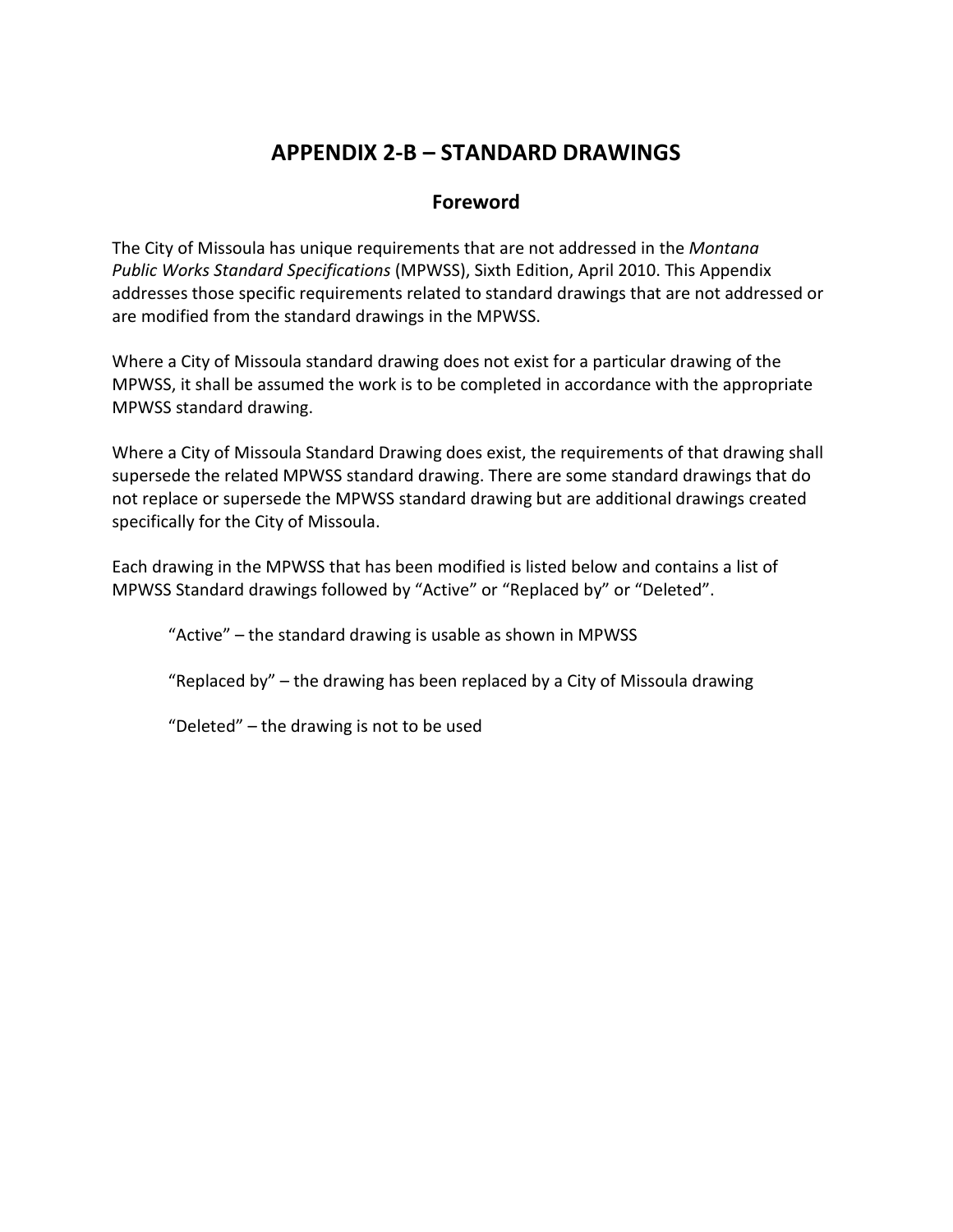# **Montana Public Works Standards & Specifications Standard Drawings**

| <b>Drawing</b> | <b>Description</b>                            | <b>Status</b>                |
|----------------|-----------------------------------------------|------------------------------|
| 02213-1        | Manhole Adjustment                            | Active                       |
| 02213-2        | Water Valve Adjustment                        | Active                       |
| 02221-1        | <b>Typical Utility Trench</b>                 | Replaced by STD-401/744      |
| 02221-2        | Pipe Bedding Alternate                        | Deleted                      |
| 02222-1        | <b>Trench Plug Excavation</b>                 | Deleted                      |
| 02528-1        | <b>Standard Curb &amp; Gutter</b>             | Replaced by STD-740          |
| 02528-2        | Drive Over Curb & Gutter                      | Replaced by STD-741/746      |
| 02529-1        | Double Gutter Detail                          | Replaced by STD-708/745      |
| 02529-2        | <b>Standard Fillet</b>                        | Replaced by STD-708          |
| 02529-3        | Type I Street Monument                        | Active                       |
| 02529-4        | Type II Street Monument                       | Active                       |
| 02529-5A       | <b>Boulevard Drive Approach</b>               | Replaced by STD-771          |
| 02529-5B       | Curb Walk Drive Approach                      | Replaced by STD-772          |
| 02529-6        | Retrofit Drive Approach                       | Deleted                      |
| 02529-7A       | <b>Boulevard Alley Approach</b>               | Deleted                      |
| 02529-7B       | Curb Walk Alley Approach                      | Deleted                      |
| 02529-8        | <b>Accessibility Ramp</b>                     | Replaced by STD-751          |
| 02529-9        | <b>Swale Crossing</b>                         | Active                       |
| 02529-10       | Mail Box Mounting for Curb Delivery           | Replaced by STD-760          |
| 02660-1        | Thrust Blocking for Water Main Fittings       | Replaced by STD-407          |
| 02660-2        | Water and Sewer Main Separation               | Replaced by STD-402          |
| 02660-3        | Thrust Blocking for Water Main Valves         | Replaced by STD-406          |
| 02660-4        | <b>Fire Hydrant Setting</b>                   | Replaced by STD-408          |
| 02660-5        | <b>Hydrant Location Setting</b>               | Replaced by STD-415          |
| 02660-6        | <b>Water Service Line</b>                     | Replaced by STD-403/404/404B |
| 02660-7        | <b>Blow off Valve</b>                         | Replaced by STD-409          |
| 02720-1        | 30" Standard Storm Drain Inlet                | Replaced by STD-614          |
| 02720-2        | 24" Standard Riser Inlet                      | Replaced by STD-614          |
| 02720-3        | Sanitary Sewer and Storm Drain Manhole        | Replaced by STD-512/612      |
| 02720-4        | <b>Standard Straight Manhole</b>              | Replaced by STD-512/612      |
| 02720-5        | 48" Standard Manhole                          | Replaced by STD-512/612      |
| 02720-6        | <b>Precast Manhole Bases</b>                  | Replaced by STD-512/612      |
| 02720-7        | Typical Manhole Channel Details               | Replaced by STD-512/612      |
| 02720-8        | <b>Standard Cast Iron Cover</b>               | Replaced by STD-510/604B/605 |
| 02720-9        | Standard 24" Cast Iron Ring Manhole Frame     | Replaced by STD-510/604A     |
| 02720-10       | <b>Storm Drain Service Line</b>               | Active                       |
| 02730-1        | Nomograph for Air Testing Gravity Sewer Mains | Active                       |
| 02730-2        | Sanitary Sewer Service Line                   | Replaced by STD-520          |
| 02730-3        | Deep Sanitary Sewer Service Line              | Replaced by STD-520          |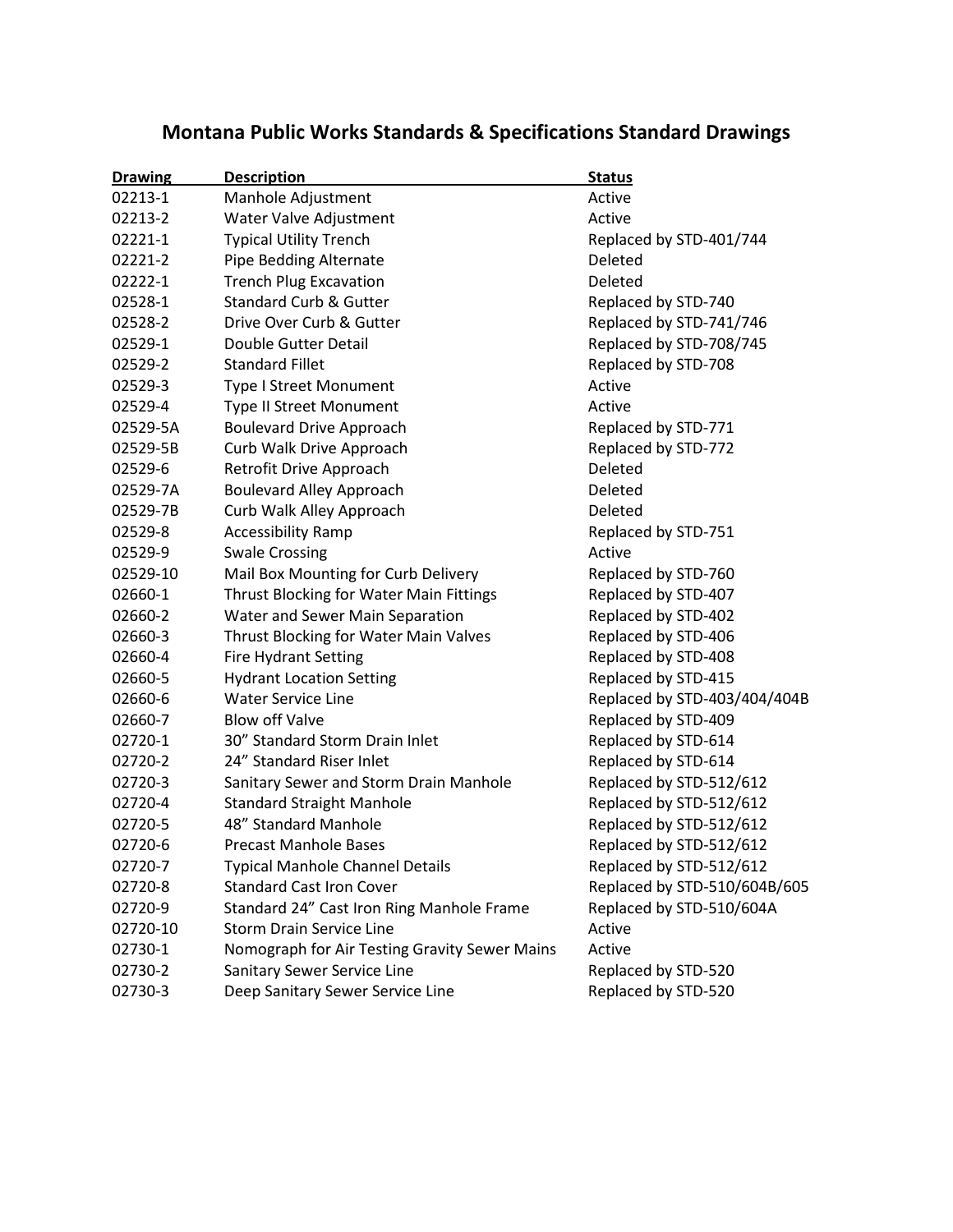## **CITY OF MISSOULA STANDARD DRAWINGS**

#### **400 – Water System**

- Typical Utility Trench Detail
- Typical Water Line Crossing @ Sewer Mains
- Typical Commercial & Multi-Family Water Service Detail
- Typical Residential Water Service Detail
- 404B Typical Residential Water Service Stub Detail
- Valve Detail
- Valve Thrust Blocking Detail
- Thrust Block Detail 420 Hydrant Detail
- Hydrant Detail
- Typical Blow-Off Assembly
- Manual Air Relief Detail
- Air/Vacuum Relief Valve Detail
- Large (1 1/2" and 2") Irrigation Meter Pit Detail
- Typical 4-Inch and Larger Water Service Stub Detail
- Sampling Station Detail
- Typical Valve Locations
- Typical Service Line Locations

#### **500 – Sanitary Sewer System**

- Sanitary Sewer Service and Main Line Insulation Requirements
- Sanitary Sewer Lid
- Sanitary Sewer Manhole (3 pages)
- Typical Internal Service Drop Structure and Standoff
- Utility Access Road
- Standard Sewer Service Stub
- Typical Clean-out Detail
- Hydrocarbons, Oil, Grit and Sand (HOGS) Wastewater Interceptor
- Fats, Oils, Grease and Garbage (FOGG) Wastewater Interceptor
- STEP Service Sewer Service Detail
- Residential S.T.E.P. Tank
- External Ejector Pump
- High Water Alarm Manhole with On-site Transmitter
- Standard Sewer Lift Station (3 pages)
- Force Main Termination Detail

#### **600 – Stormwater System**

- 36" Combination Curb Inlet Frame & Grate
- 24" Combination Curb Inlet Frame & Grate
- 604A Stormwater Ring
- 604B Stormwater Solid Lid
- 604C Area Drain Grate
- 604D ADA Area Drain Grate
- Stormwater Lockable Lid and Frame
- Curb Opening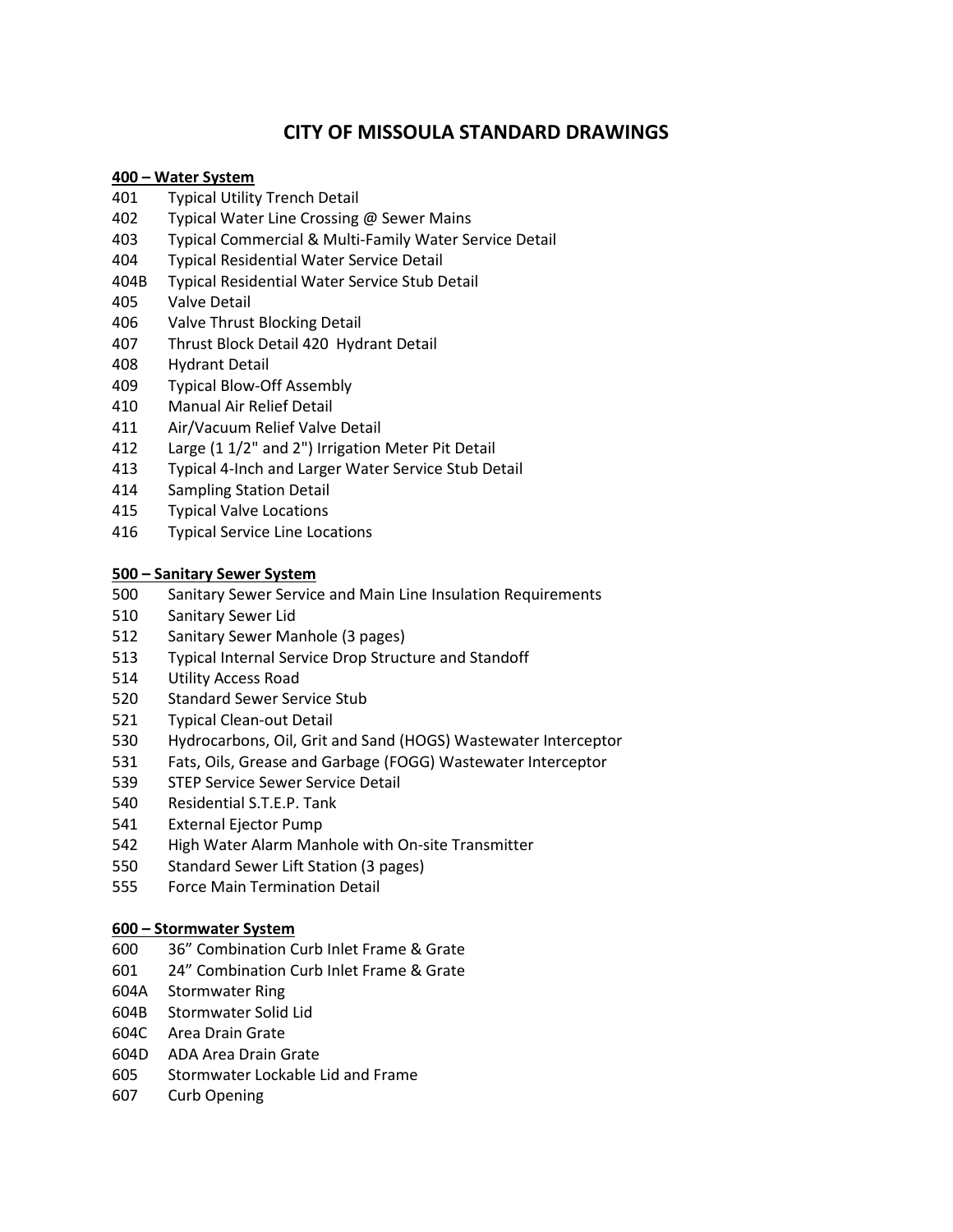- Curb Opening Through Sidewalk Section to Landscape
- Stormwater Manhole (3 pages)
- Standard Catch Basin
- Standard 8' Precast Dry Well
- Bioswale
- Typical Fuel Island Canopy and Containment Cove Gutter
- Temporary Gravel construction Entrance
- Inlet Protection
- 652 Perimeter Control
- 653 Temporary Access to Construction Sites

#### **700 – Transportation System**

- Local/Residential Street Sections
- Collector Street Sections
- Arterial Street Sections
- Asphalt Paving Section / Residential Street
- Asphalt Paving Section / Collector Street
- Alley Paving Crown Graded
- Alley Paving Invert Graded
- Alley Paving Offset Graded
- Typical Public Street with Cove Gutter Intersection
- Traffic Calming Circle
- Modified Traffic Calming Circle
- Visibility Obstruction Triangle
- Bus-Stop Pull-Out (3 pages)
- Mail-Stop Pull-Out (3 pages)
- Typical End-of-Roadway Barricade Detail
- Typical Boulevard Sign Base / Public Right-of-Way
- Typical Street Sign Standard
- Typical Sign Locations
- Typical Street Marking Standard
- Typical "L" Type Curb & Gutter
- Modified "L" Type Curb & Gutter (laydown)
- Typical "A" Type Curb & Gutter (monolithic)
- Typical "B" Type Curb (landscape/standup curb)
- Asphalt Cutting, Removal and Replacement / Adjacent to Curb & Gutter
- Typical 2' Valley Gutter
- Detectable Warning Panel
- Curb Ramp Details (4 pages)
- Typical Sidewalk Section
- Typical Sidewalk Section / Downtown Central Business District
- Typical Sidewalk Specification / Downtown Central Business District
- Typical Mailbox Location and Mounting Height
- Bike Rack Design
- Typical End-of-Walkway Barricade Detail
- Typical Driveway Locations
- Standard Driveway Opening for Boulevard Sidewalk / Less than 25 Parking Spaces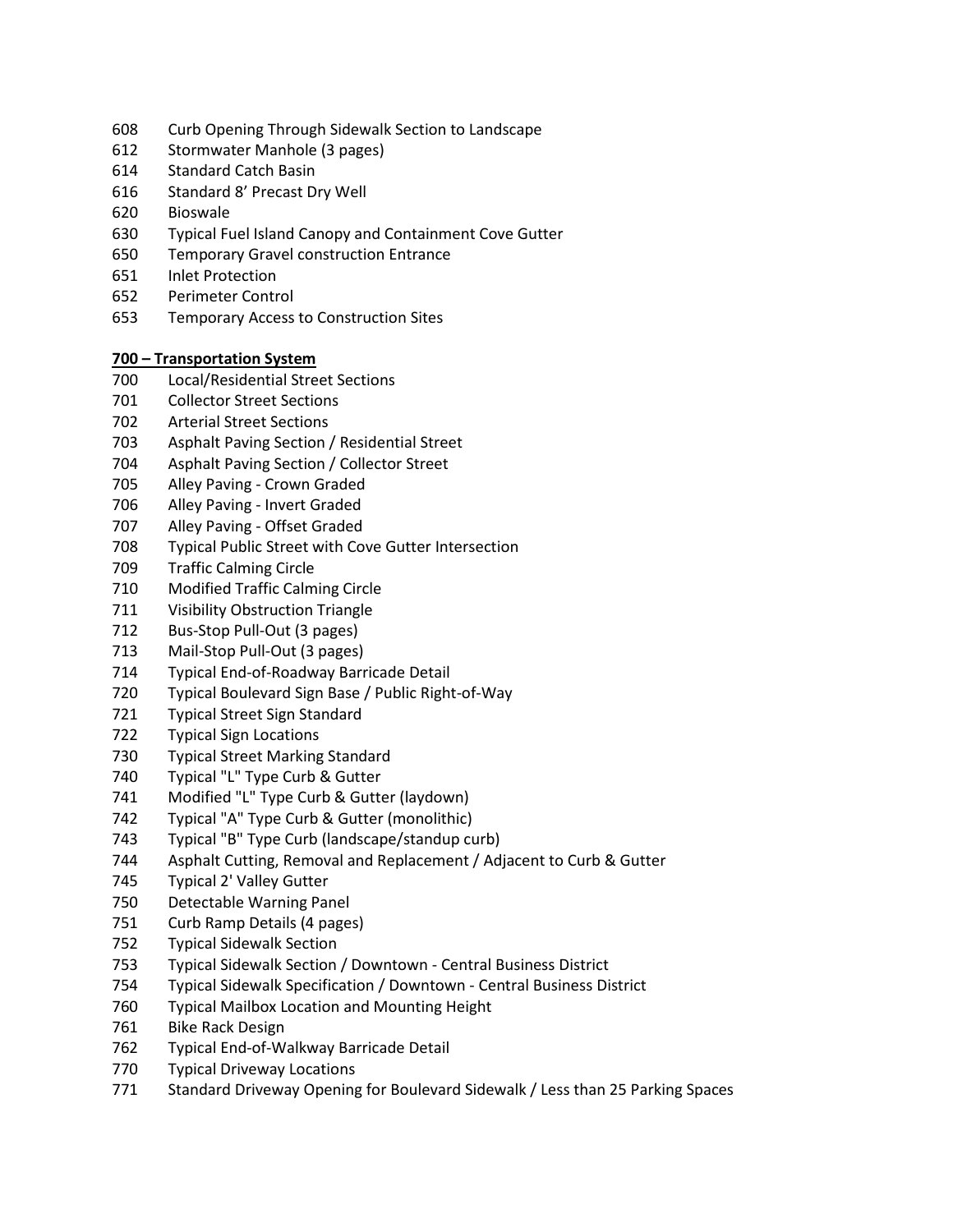- 772 Standard Driveway Opening for Curbside Sidewalk / Less than 25 Parking Spaces
- 773 Modified Driveway Opening / Less than 25 Parking Spaces
- 774 Commercial Driveway Curbside Sidewalk / 25 or More Parking Spaces
- 775 Commercial Driveway Boulevard Sidewalk / 25 or More Parking Spaces
- 776 Typical Driveway Controlled Entrance
- 777 On-Street Parking Space to Intersection Dimensions
- 778 Accessible Parking Spaces / On-Street Parallel
- 779 Accessible Parking Spaces / On-Street Angled
- 780 On-Street Parking Design Guidelines
- 781 Alley Access Parking Requirements
- 782 Accessible Parking Spaces Abutting Sidewalk (2 pages)
- 783 Accessible Parking Spaces with Access Aisle
- 784 ROW/PAE Parking Layout and Design Guidelines
- 785 Accessible Parking Spaces Requirements and Specifications
- 786 Parking Lot Design Elements (2 pages)
- 787 Accessible Parking Spaces Signage Requirements
- 788 Bollard Detail

#### **Traffic Control**

- TC-101 Residential Alley TC-102 Commercial Alley TC-103 LV Res - Shoulder Work / Curb SW TC-104 LV Res - Close One Driving Lane TC-105 LV Res - Close Entire Street TC-106 LV Res - Shoulder or Curb / SW Work on Corner TC-107 LV Res - Close One Traffic Lane on Corner
- 
- TC-108 LV Res Center of Intersection
- TC-109 LV Res Close Intersection
- TC-201 2 Lane Col Shoulder Work / Curb SW
- TC-202 2 Lane Col Close One Driving Lane: Maintain Two-Way Traffic
- TC-203 2 Lane Col Close One Driving Lane: Use Flagmen
- TC-204 2 Lane Col Close One Driving Lane at Intersection: Maintain Two-Way Traffic
- TC-205 2 Lane Col Close One Driving Lange
- TC-206 2 Lane Col Close Street
- TC-207 2 Lane Col Close Street
- TC-208 2 Lane Col Center of Intersection
- TC-209 2 Lane Col Close Center Lange: Maintain Two-Way Traffic
- TC-210 2 Lane Col Close One Driving Lane
- TC-301 3 Lane Col Shoulder Work / Curb SW
- TC-302 3 Lane Col Close One Driving Lane: Maintain Two-Way Traffic
- TC-303 3 Lane Col Maintain One-Way Traffic: Use Flagmen
- TC-304 3 Lane Col Close One Driving Lane at Intersection: Maintain Two-Way Traffic
- TC-305 3 Lane Col Close Driving and Turning Lane
- TC-306 3 Lane Col Close Street
- TC-307 3 Lane Col Close Street
- TC-308 3 Lane Col Center of Intersection
- TC-309 3 Lane Col Close Turning Lane: Maintain Two-Way Traffic